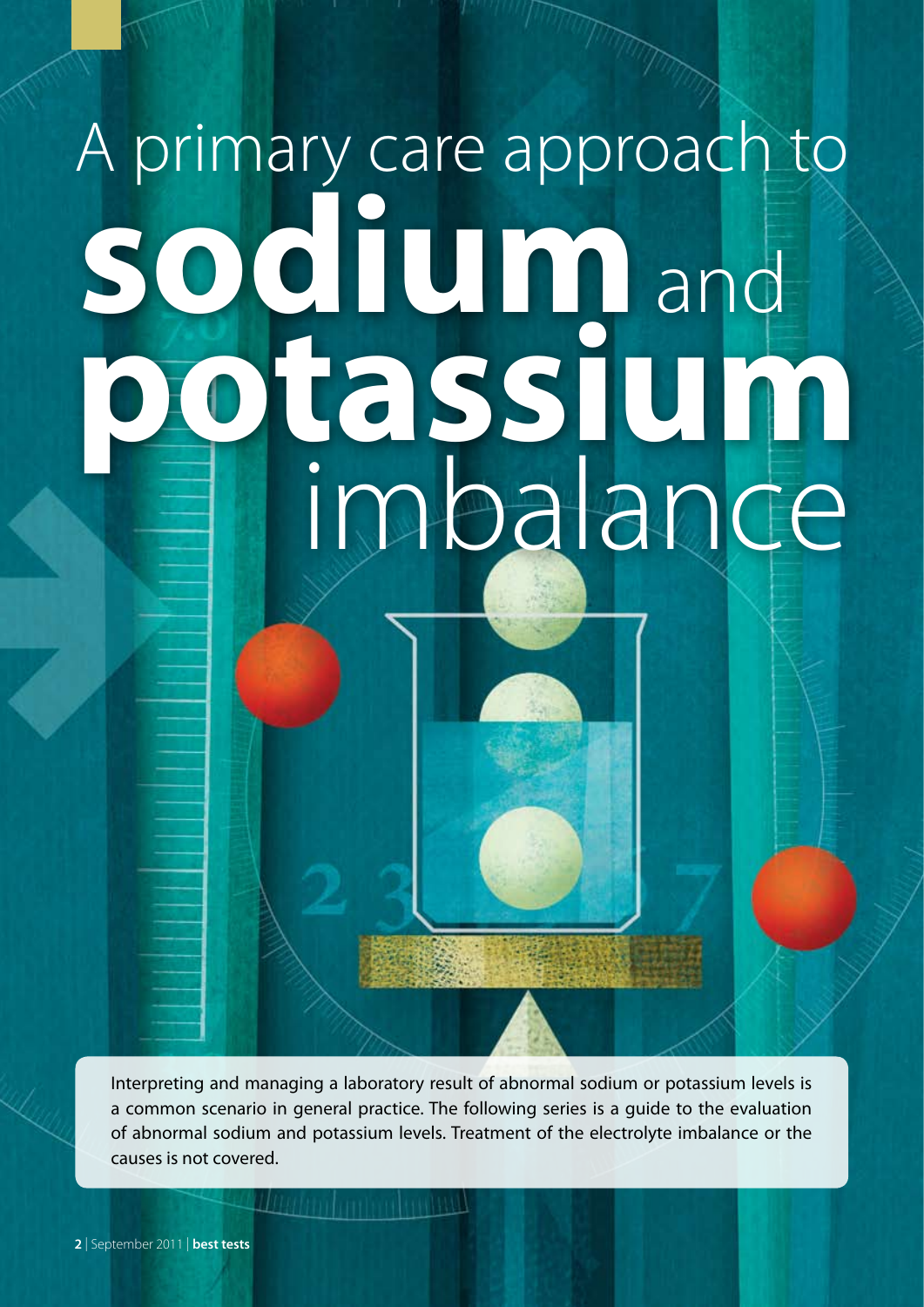

## Serum **sodium** imbalance

## **Understanding sodium imbalance**

Sodium is essential in the human body. It has a vital role in maintaining the concentration and volume of the extracellular fluid and accounts for most of the osmotic activity of plasma. Serum sodium levels are maintained by feedback loops involving the kidneys, adrenal glands and hypothalamus.

When serum sodium is low (usually because total body water is high), antidiuretic hormone (ADH) is suppressed and a dilute urine is excreted.<sup>1</sup> In addition, the kidney produces renin, which stimulates aldosterone production, which decreases the excretion of sodium in the urine, therefore increasing sodium levels in the body.

When serum sodium is high (usually because total body water is low), ADH is released, causing the kidneys to conserve water and therefore a concentrated urine is excreted.<sup>1</sup> In addition, atrial natriuretic peptide (ANP) is secreted by the heart (in response to high blood pressure caused by increased sodium levels) and promotes loss of sodium by the kidney (by inhibiting renin and therefore aldosterone secretion).

In people with normal renal function and adequate aldosterone production, fluid and electrolyte balance is able to be maintained in the body through these compensation processes. Sodium imbalances can indicate the presence of an underlying medical condition or the affect of a medicine.

Elderly people are more susceptible to sodium imbalances due to age-related decrease or decline in:<sup>1</sup>

- Total body water
- Thirst mechanism
- Maximal urinary concentrating ability
- Ability to excrete water load
- Renal function

Elderly people also commonly have multiple comorbidities that can affect sodium levels and renal function. In addition, use of medicines that affect electrolyte excretion or retention, e.g. diuretics, also commonly causes sodium imbalance.<sup>1</sup>

#### **Key concepts:**

- Serum sodium imbalances are more prevalent in older people and hyponatraemia is more commonly seen in general practice than hypernatraemia
- The cause of the sodium imbalance is usually clinically apparent, e.g. fluid depletion or overload
- Urgent referral to secondary care is recommended for patients with serum sodium < 120 mmol/L or > 150 mmol/L, rapidly

decreasing or increasing levels, if neurological symptoms are present or if the patient is systemically unwell

■ Further laboratory investigations may be appropriate if the clinical assessment and patient history do not reveal the cause of the sodium imbalance

**The normal reference range for serum sodium for adults is 135 – 145 mmol/L**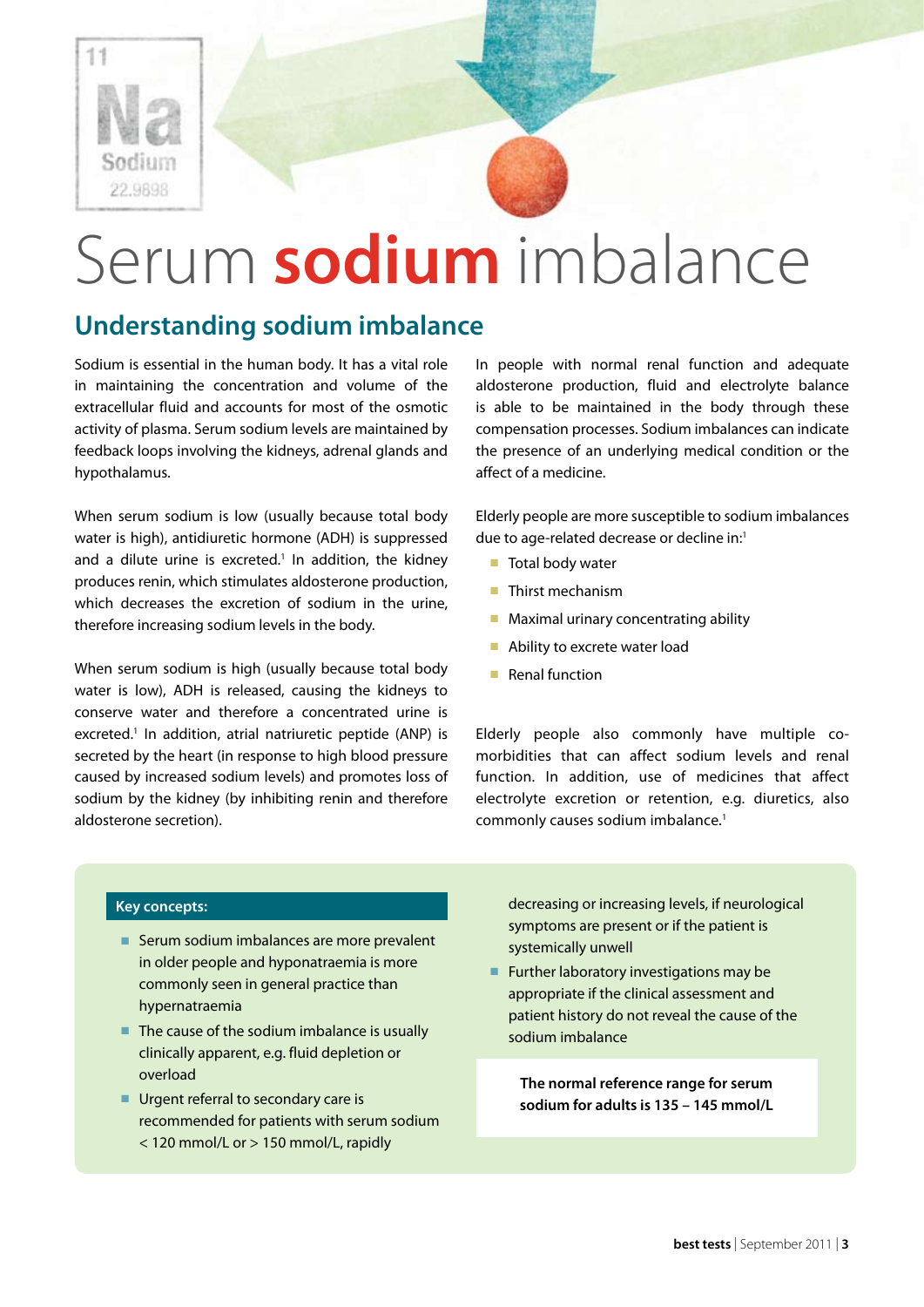## **Low serum sodium levels – Hyponatraemia**

**Hyponatraemia is defined as a serum sodium concentration < 135 mmol/L**

**Severe hyponatraemia is defined as a serum sodium concentration ≤ 120 mmol/L**

Hyponatraemia is the most common electrolyte disorder and is often an incidental finding on routine blood tests.

Hyponatraemia describes a serum sodium concentration which is lower than normal (< 135 mmol/L). It is most commonly a result of excess water diluting the serum sodium levels in the body (e.g. as seen in congestive heart failure), but hyponatraemia can also exist with normal or decreased water levels.

Mild, asymptomatic hyponatraemia does not usually require corrective measures except for treatment of the underlying factors. Correction of hyponatraemia, when required, is usually done in secondary care. Treatment must be gradual to avoid the risk of both fluid overload and cerebral demyelination, which can be fatal.

#### **Signs and symptoms of hyponatraemia**

Signs and symptoms of hyponatraemia are generally related to the underlying cause, whether or not it is associated with fluid loss or dehydration, the degree of hyponatraemia and the rate at which it develops.

The signs and symptoms of mild hyponatraemia are usually non-specific, e.g. nausea and lethargy. People with mild, long-term hyponatraemia are often asymptomatic.<sup>2</sup>

#### **Medical disorders that can cause hyponatraemia**

Conditions that can cause hyponatraemia include: gastroenteritis, pneumonia, anorexia nervosa, renal disease, hypothyroidism, Addison's disease, congestive heart failure, liver disease, myeloma, small cell lung cancer, lymphoma, stroke, tumour, meningitis.<sup>4, 5</sup>

Severe (serum sodium < 120 mmol/L) or rapid-onset hyponatraemia can be associated with disorientation, agitation, unsteadiness, seizures, coma and death, due to cerebral oedema.1, 2

When hyponatraemia is associated with decreased extracellular fluid then signs and symptoms can include dizziness, postural hypotension and dry mucus membranes.

#### **Assessing a patient with hyponatraemia**

#### **Assess the level of severity**

Refer the patient to secondary care for treatment if sodium < 120 mmol/L.

#### **Assess the trend**

Check for previously low serum sodium measurements or repeat the test if time permits. A rapid decrease in sodium warrants referral to secondary care even if the actual degree of hyponatraemia is only moderate.3

N.B. changes of up to 5 mmol/L in two sequential individual results can reflect non-significant variation in sodium levels.3

#### **Assess clinical status**

Assess for signs and symptoms indicative of cerebral oedema, e.g. increasing confusion, decreasing consciousness, seizures. If present, urgent transfer to hospital is indicated.<sup>3</sup>

Assess if there is any acute illness, e.g. pneumonia, gastroenteritis.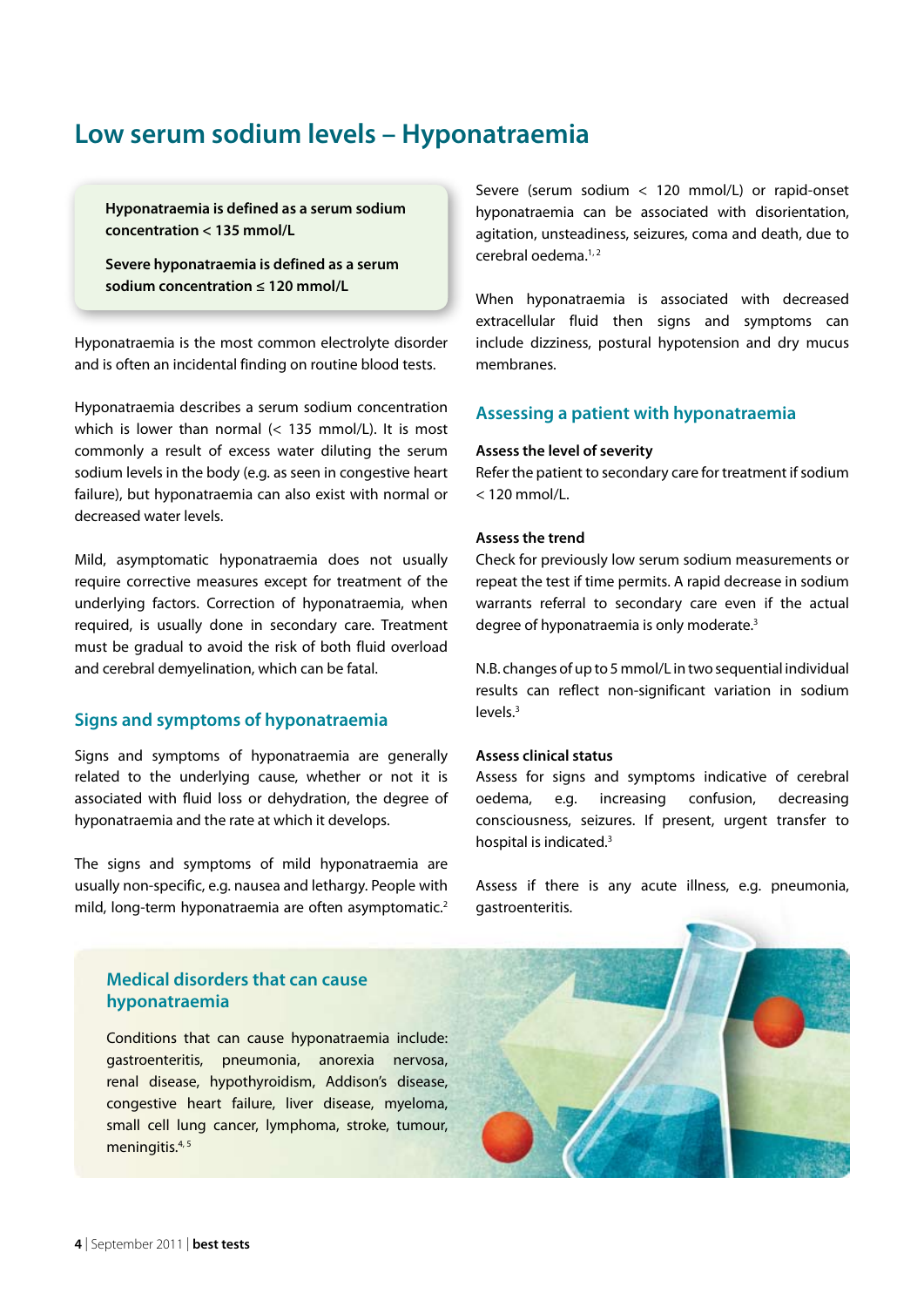Assess hydration status. Check for dehydration, postural changes in blood pressure, jugular venous pressure, peripheral oedema and ascites. Ask about fluid intake/loss and increased/decreased thirst.

Consider known conditions that may have caused the hyponatraemia, e.g. congestive heart failure, renal or liver disease.

#### **Assess the medication history**

Look for medicines usually implicated in hyponatraemia, e.g. diuretics, selective serotonin reuptake inhibitors (SSRIs).

#### **Determining the cause of hyponatraemia**

After assessing the patient, the cause of the hyponatraemia is usually evident.

**Patient is hypervolaemic** (i.e. fluid overload): consider possible causes such as liver cirrhosis, congestive heart failure, renal failure and nephrotic syndrome.

**Patient is euvolaemic** (i.e. normal fluid status): consider possible causes such as medicines, water intoxication, renal failure, hypothyroidism, glucocorticoid deficiency, syndrome of inappropriate anti-diuretic hormone secretion (SIADH).<sup>1</sup>

**If the patient is hypovolaemic** (i.e. fluid depletion): consider possible causes such as vomiting, diarrhoea, renal disease, diuretics, pancreatitis, burns, disorders of CNS causing salt wasting.

#### **Additional laboratory tests may be useful if no obvious cause is found**

If no obvious cause for the hyponatraemia can be found, additional blood and urine tests may be useful. Discussion with a renal physician is recommended.

Normal results of **lipids, glucose, protein** and **albumin** can help exclude rare causes of low sodium levels, which can occur with marked hypertriglyceridaemia, hyperglycaemia and hyperproteinaemia. A **TSH** may reveal hypothyroidism which can also be a rare cause of hyponatraemia. Abnormal **LFTs** may indicate cirrhosis.

**Urinary sodium** concentrations may be useful to help determine if the loss is renal or extra-renal.

#### **Medicines that can cause hyponatraemia**

Medicine-induced hyponatraemia usually develops within the first few weeks of starting treatment. Once the medicine is stopped, the hyponatraemia will usually resolve within two weeks (levels can then be rechecked).<sup>6</sup> In many cases, a combination of medicines is responsible for the hyponatraemia rather than just one implicated agent.

**Diuretics** cause hyponatraemia in approximately  $20\%$  of people who take them, $7$  although severe hyponatraemia is nearly always seen with thiazide rather than loop diuretics.<sup>8</sup>

**Selective serotonin reuptake inhibitors (SSRIs)** cause hyponatraemia in up to one-third of people who take them. Risk factors include older age, female gender, concomitant use of diuretics, low body weight and lower baseline serum sodium concentration. Serum sodium level should be checked before and several weeks after starting a SSRI in older patients and in those taking other medicines associated with hyponatraemia.9

**Antipsychotics** are associated with polydipsia (increased thirst), which in turn can cause hyponatraemia. A history of polydipsia has been found in 67% of people taking antipsychotic medicines<sup>10</sup>

**Non-steroidal anti-inflammatory drugs (NSAIDs)** can cause water retention by increasing water permeability across the renal collecting ducts.11

**Other medicines** associated with hyponatraemia include: carbamazepine, tricyclic antidepressants, ACE inhibitors, angiotensin II receptor blockers (ARBs), proton-pump inhibitors, sulphonylureas, dopamine agonists, opiates, amiodarone, some chemotherapy medicines, e.g. vincristine, vinblastine, and high dose cyclophosphamide.11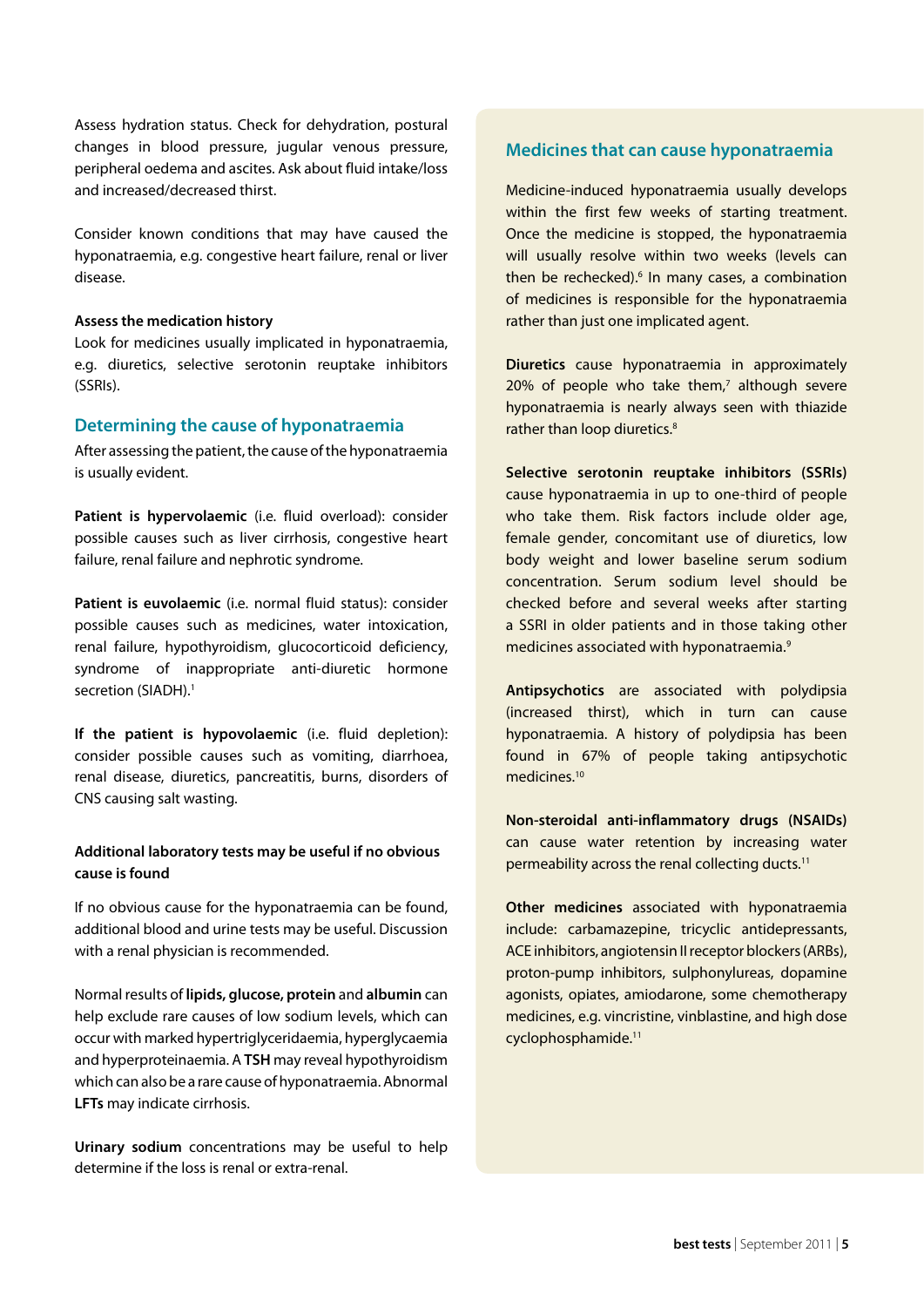## **High serum sodium levels – hypernatraemia**

**Hypernatraemia is defined as a serum sodium level of > 145 mmol/L** 

**Severe hypernatraemia is defined as a serum sodium level of > 155 mmol/L** 

Hypernatraemia is much less commonly encountered in general practice than hyponatraemia but when it does occur it is associated with a high mortality rate.

Hypernatraemia describes a serum sodium concentration which is higher than normal (>145 mmol/L). It is characterised by a deficit of water in relation to sodium in the body, which can result from either a net water loss (which would usually be corrected by increased fluid intake via the thirst mechanism) or less commonly, a hypertonic sodium gain. In most cases the cause of the hypernatraemia will be apparent from the clinical setting. Common causes include kidney disease, inadequate water intake and loss of water through vomiting or diarrhoea.

People at highest risk of hypernatraemia include:

- Infants and elderly people who cannot maintain adequate fluid intake without assistance
- People with impaired mental status who are unable to ask for water
- People with uncontrolled diabetes
- People with an impaired thirst mechanism
- Hospitalised patients receiving hypertonic infusions, tube feedings, osmotic diuretics, lactulose or mechanical ventilation

#### **Signs and symptoms of hypernatraemia**

The signs and symptoms of hypernatraemia are primarily neurological and can include lethargy, weakness and irritability. With more severe hypernatraemia or a rapid rise in sodium level, this can progress to twitching, seizures, coma and death.<sup>1</sup>

Clinical evidence of dehydration may be evident, e.g. tachycardia, low blood pressure and decreased urine output. Symptoms in older people may be non-specific.<sup>1</sup>

#### **Assessing a patient with hypernatraemia**

#### **Assess the severity**

Refer the patient to secondary care for treatment if the serum sodium is ≥ 155 mmol/L.<sup>3</sup>

#### **Assess the trend**

Check for previous results or if time permits, repeat levels. Refer to secondary care if levels are rapidly increasing.

#### **Assess clinical status**

If neurological symptoms are present, if the patient is systemically unwell or if oral rehydration is not possible, refer to secondary care for treatment.<sup>3</sup>

Assess if there is any acute illness, e.g. gastroenteritis.

Assess hydration status (Page 5).

N.B. Most patients with mild hypernatraemia caused by fluid loss or decreased fluid intake can be managed

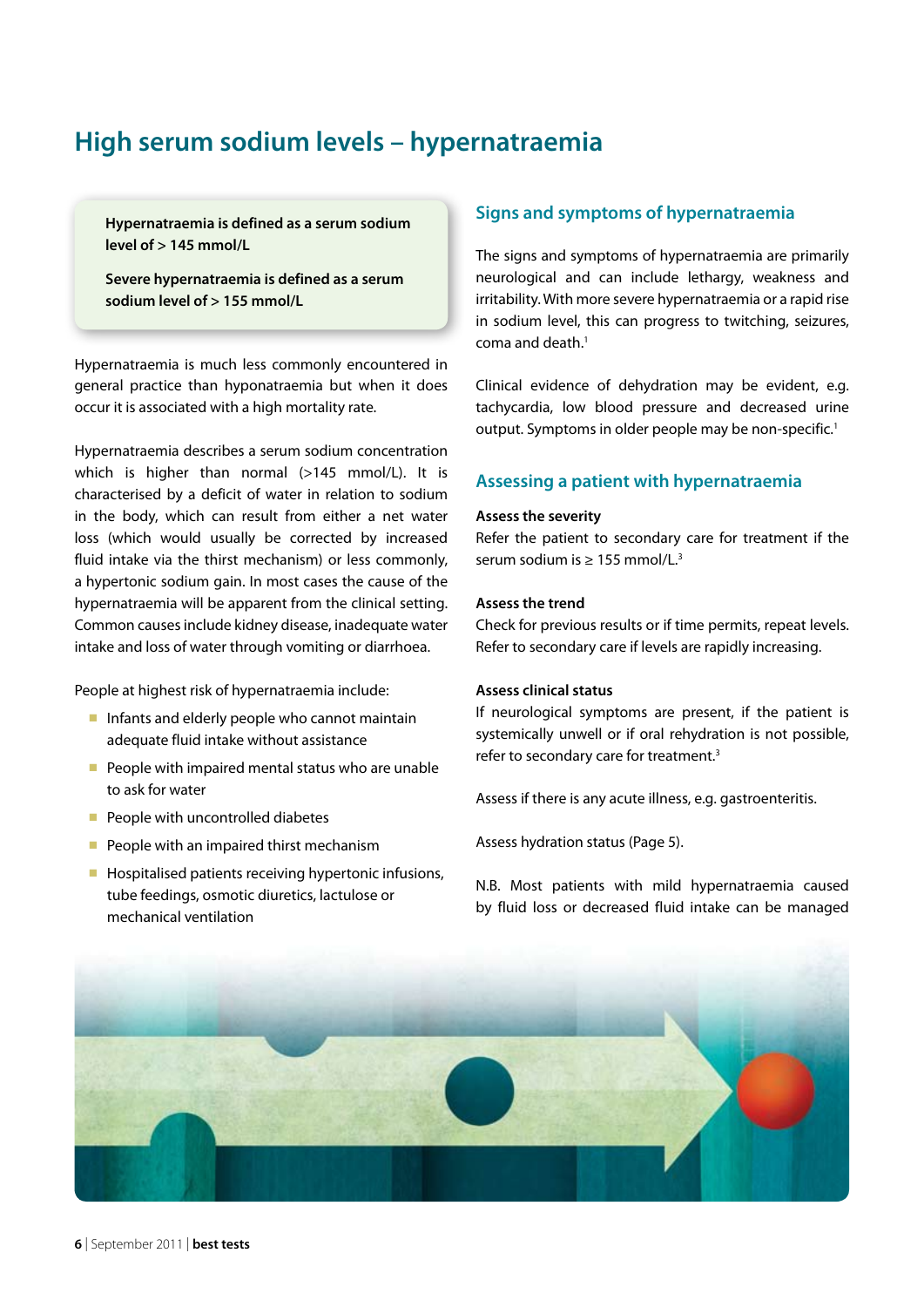in primary care with oral rehydration (with a balanced electrolyte solution). It is important that rehydration is performed slowly. Excessively rapid correction or overcorrection of hypernatraemia increases the risk of iatrogenic cerebral oedema.

#### **Assess the medication history**

Look for medicines that may be implicated in hypernatraemia, e.g. loop diuretics, lithium.<sup>3</sup>

#### **Determining the causes of hypernatraemia**

The cause of hypernatraemia is usually derived from the clinical assessment and the patient's history.

Net water loss can be due to:<sup>12, 13</sup>

- Unreplaced insensible loss (dermal and respiratory)
- Inadequate fluid intake/impaired thirst typically in elderly people
- Neurogenic diabetes insipidus post-trauma, idiopathic, caused by tumours, sarcoidosis
- Nephrogenic diabetes insipidus congenital or acquired (e.g. renal disease), medicines such as lithium, amphotericin B

Hypotonic fluid loss can be due to:<sup>12, 13</sup>

- Renal causes, e.g. osmotic diuresis in uncontrolled diabetes
- Medicines, e.g. loop diuretics, mannitol, urea, corticosteroids (increase production of urea), high protein supplements
- Gastrointestinal losses, e.g. diarrhoea, vomiting, fistulae, use of osmotic laxatives (lactulose, sorbitol)
- Cutaneous loss, e.g. burns, excessive sweating

Hypertonic fluid gain can be due to:<sup>12, 13</sup>

- Ingestion of salt, salt water, sodium rich enemas
- IV hypertonic infusions, e.g. sodium bicarbonate, sodium chloride

#### **Additional investigations**

Additional investigations are indicated by the clinical situation and may include: **serum potassium, urea, creatinine, calcium** and **glucose**. 3

#### **Osmolality testing**

Serum and urine osmolality tests are frequently mentioned in the literature as part of the investigation for either hyponatraemia or hypernatraemia. However, these tests would rarely be requested in the general practice setting.

**Urine osmolality** is used to detect the ratio of water and solutes in the urine (using a random urine specimen). Urine osmolality is controlled by ADH and it varies over a wide range to reduce the effect of fluid intake on serum osmolality, which is tightly controlled.14 A high urine osmolality (> 600 mOsm/ kg) can indicate fluid losses (e.g. gastrointestinal, diuretics) and a low urine osmolality (< 300 mOsm/kg) can indicate diabetes insipidus or water diuresis.1, 14

**Serum osmolality** measures the ratio of water and solutes in the serum and is used to determine hydration status. Paired serum and urine osmolality samples can be used to investigate causes of hyponatraemia. A decreased serum osmolality (i.e. < 280 mOsmol/kg) indicates true hyponatraemia. If the urine osmolality is  $> 100$  mOsmol/kg, this can suggest SIADH.<sup>2, 14</sup>

**Urine sodium concentration** indicates whether losses are renal or extra-renal and can be used to further interpret results.<sup>2</sup>

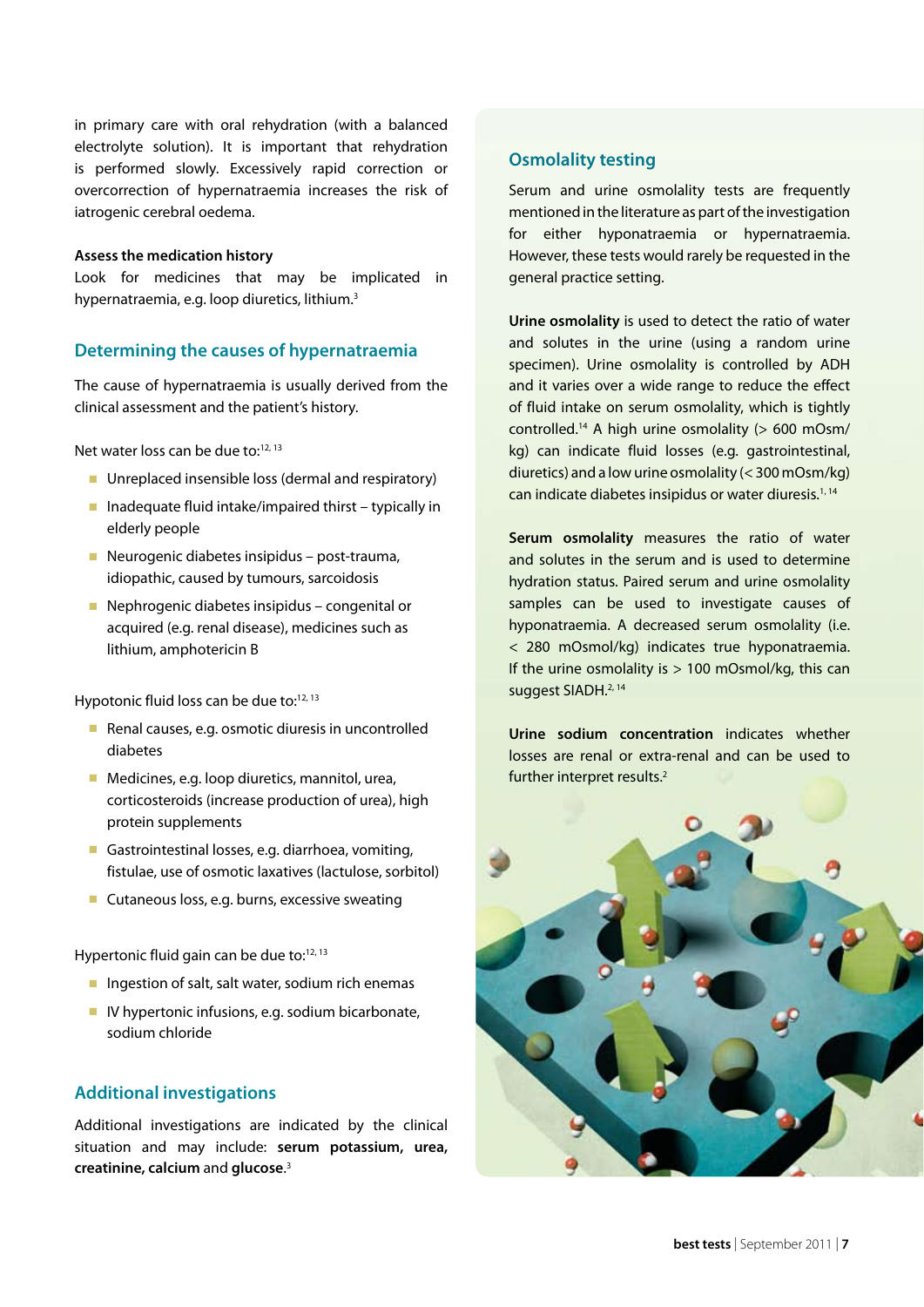

## Serum **potassium** imbalance **Understanding potassium imbalance**

Potassium is required for the normal functioning of all excitable cells, particularly those within the heart and all skeletal and intestinal muscles. It is necessary for brain function (regulation of neuromuscular excitability), cardiac function (contractility and rhythm) and the maintenance of fluid and electrolyte balance.

Almost all (98%) of the body's potassium is in intracellular fluid (predominately in muscle, liver and erythrocytes) with the remainder circulating in the serum. This large difference in concentration between intra- and extracellular fluid is maintained by enzymes (Na-K-ATPase) that actively pump potassium into the cell and sodium out, to maintain a serum potassium concentration between 3.5 and 5.3 mmol/L. Any alteration in the distribution of intracellular and extracellular potassium may, therefore, lead to either hypo- or hyperkalaemia.

The kidneys have a key role in regulating potassium balance with the proximal tubules reabsorbing nearly all of the filtered potassium. Under the influence of aldosterone, additional potassium is secreted into the distal tubules and collecting ducts in exchange for sodium. In a healthy adult, almost the entire daily intake of potassium is excreted with approximately 90% via the kidneys and the remaining 10% in the stool. Therefore potassium balance is largely maintained by the regulation of excretion of potassium in the urine. $15, 16$ 

Both hypokalaemia and hyperkalaemia are less common in healthy adults with normal renal function, however, in older people, a reduction in renal function and changes in the normal homeostatic mechanisms that maintain potassium balance, make this group more susceptible to potassium imbalance.

#### **Key concepts:**

- Serum potassium imbalance is more prevalent in older people and people with co-morbidities, e.g. renal impairment, congestive heart failure
- Both hypokalaemia and hyperkalaemia can cause cardiac arrhythmias which may be life threatening
- Urgent referral to secondary care is recommended for patients with serum potassium ≤ 2.5 mmol/L or ≥ 7 mmol/L, rapidly decreasing or increasing levels, neuromuscular symptoms or ECG changes, or if the patient is systemically unwell
- The cause of the potassium imbalance is usually clinically apparent, e.g. vomiting and diarrhoea, secondary to medicines or renal impairment.
- Further laboratory investigations may be appropriate if the clinical assessment and patient history do not reveal the cause of the potassium imbalance

**The normal reference range for serum potassium is 3.5 – 5.3 mmol/L**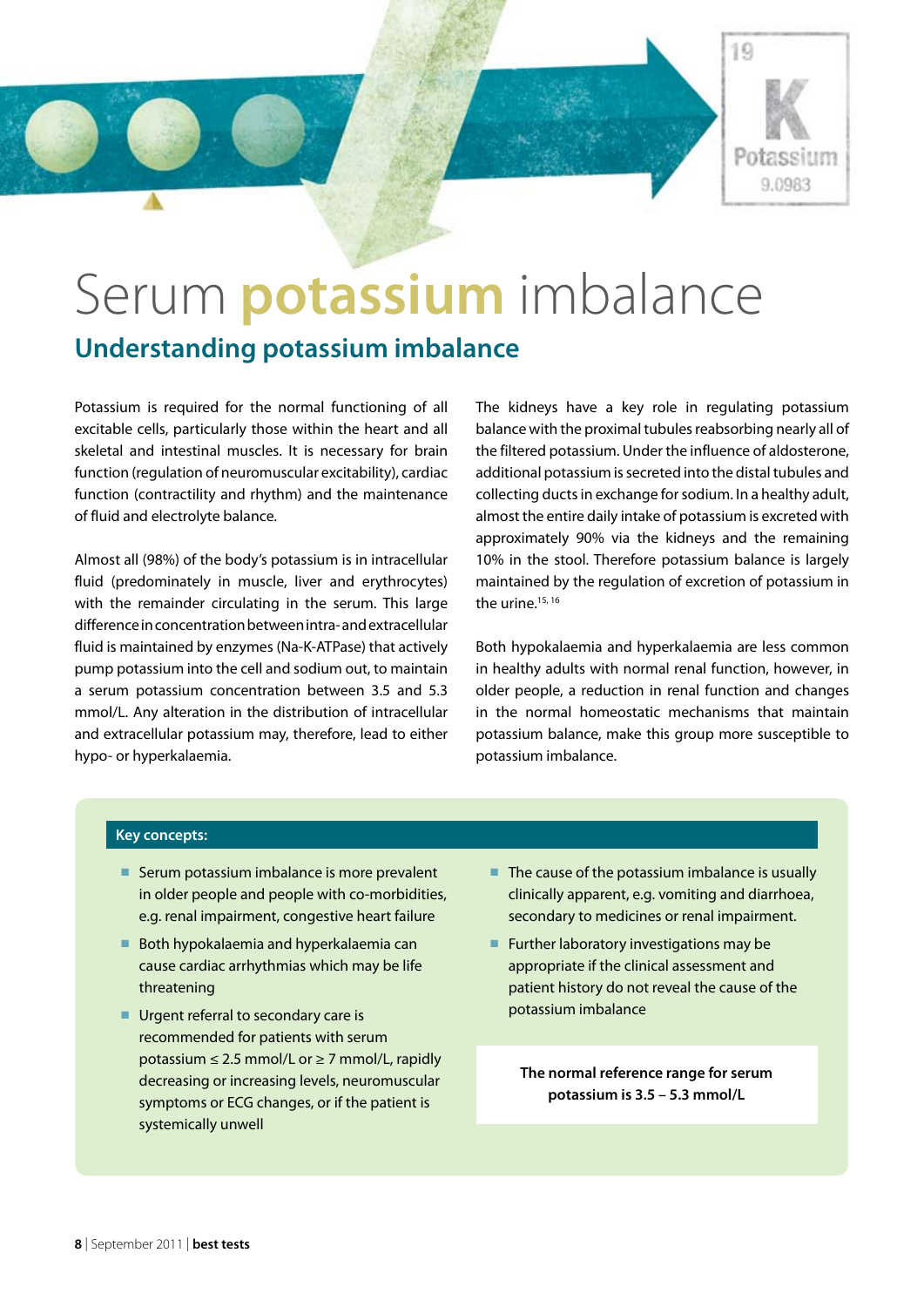### **Low potassium levels – Hypokalaemia**

**Hypokalaemia is defined as a serum potassium concentration of < 3.5 mmol/L** 

**Severe hypokalaemia is defined as a serum potassium concentration of ≤ 2.5 mmol/L**

Mild hypokalaemia is often well tolerated in otherwise healthy people, however, in people with co-morbidities, particularly those with hypertension, underlying heart disease or cirrhosis, it is associated with an increased incidence of life-threatening cardiac arrhythmias, sudden death, and rarely hepatic coma (in people with cirrhosis).17, 18

#### **Signs and symptoms of hypokalaemia**

The majority of patients with mild hypokalaemia (3.0–3.5 mmol/L) are asymptomatic and initial symptoms, when they occur, may be non-specific such as weakness or fatigue.17 Signs and symptoms become more apparent as the potassium level drops below 3.0 mmol/L, however, in patients where the level has decreased rapidly, or the patient is at risk of arrhythmia, even a mild decrease in potassium may result in significant clinical problems.19

Signs and symptoms of hypokalaemia include:<sup>16,17,19</sup>

- Cardiac: hypotension, bradycardia or tachycardia, premature atrial or ventricular beats, ventricular arrhythmias, cardiac arrest
- Muscular: decreased muscle strength, fasciculations, tetany, decreased tendon reflexes
- Gastrointestinal: constipation, signs of ileus (abdominal distension, anorexia, nausea and vomiting)
- Respiratory: hypoventilation, respiratory distress (due to effects on the respiratory muscles)
- CNS: lethargy, paralysis, paraesthesias, mental status change such as confusion, apathy and memory loss

#### **Assessing a patient with hypokalaemia**

#### **Assess the level of severity**

Refer the patient to secondary care for treatment if potassium < 2.5 mmol/L.

#### **Characteristic ECG changes may occur with hypokalaemia**

Hypokalaemia alters the electrical activity of cardiac muscle cells increasing membrane excitability which may cause bradycardia, tachycardia, fibrillation, premature beats or heart block. It is recommended that an electrocardiograph (ECG) be performed in

patients with serum potassium  $<$  3.0 mmol/L.<sup>19</sup> ECG changes characteristically seen in patients with hypokalaemia include: ST-segment depression, T-wave flattening, prolonged QT interval, T-wave inversion and the presence of U waves (Figure 1).<sup>18</sup>



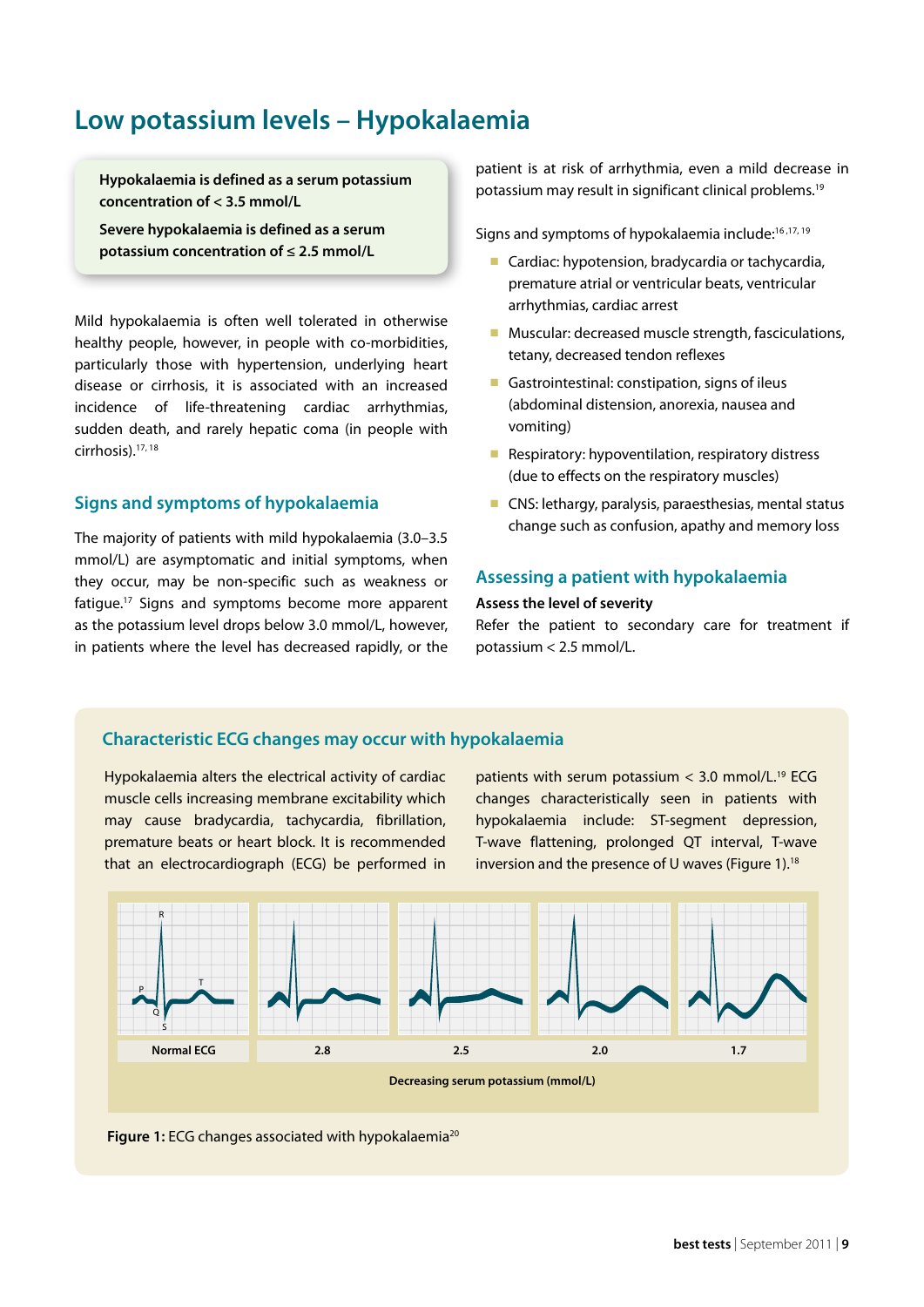#### **Assess the trend**

Check for previously low serum potassium measurements or repeat the test if time permits. A rapid decrease in potassium warrants referral to secondary care even if the actual degree of hypokalaemia is only moderate.

#### **Assess clinical status**

Assess for signs and symptoms. If cardiac or significant CNS symptoms are present, urgent transfer to hospital is indicated.

In moderate hypokalaemia (2.5 – 3.0 mmol/L), the need for referral will depend upon individual patient circumstances. A suggested approach is to check for the presence of symptoms, consider an ECG and arrange a repeat blood test (same day/next day).<sup>19</sup>

Assess if there is any acute illness, e.g. acute renal disease, gastroenteritis, diabetic ketoacidosis.

Consider known conditions that may have caused the hypokalaemia, e.g. acute or chronic renal failure, Cushing's syndrome.

#### **Assess the medication history**

Look for medicines usually implicated in hypokalaemia, e.g. diuretics, corticosteroids (see below).

#### **Determining the cause of hypokalaemia**

After assessing the patient, the cause of the hypokalaemia is usually evident. Diuretics are the most common single cause of hypokalaemia.

Consider if the patient has hypokalaemia due to: 16, 21

**Increased urinary excretion**, e.g. with medicines such as diuretics or corticosteroids, diabetic ketoacidosis, Cushing's syndrome or disease, hyperaldosteronism.

**Increased losses from other sites**, e.g. primarily from the gastrointestinal tract (vomiting, diarrhoea or intestinal fistula discharge) and also from the skin with excessive sweating.

**Increased movement of potassium into the intracellular fluid**, e.g. alkalosis, burns or other trauma, medicines, e.g. high dose insulin.

**Decreased intake of potassium**, reduced dietary intake of potassium is a rare cause of hypokalaemia, but may be an important factor in patients taking diuretics, e.g. an elderly patient on a "tea and toast" diet, or in a person aiming to achieve rapid weight loss on a diet of low calorie liquid protein drinks.

#### **Medicines that can cause hypokalaemia** 16, 21, 22

**Diuretics** – both loop and thiazide diuretics, particularly high dose, commonly cause hypokalaemia (usually not severe). Hypokalaemia in patients taking diuretic medicines is a result of increased renal losses of potassium. Diuretic induced hypokalaemia usually occurs within the first two weeks of treatment.

**Insulin** – high dose insulin (e.g. for the treatment of non-ketotic hyperglycaemia) increases intracellular potassium and therefore decreases serum potassium

**Atypical antipsychotics** such as risperidone, quetapine potentiate an increase in intracellular potassium

**Sympathomimetic drugs** such as beta-adrenergic agonists and theophylline cause an increase in intracellular potassium and a corresponding decrease in serum potassium

**Corticosteroids** – increase the renal excretion of potassium

**Excessive use of laxatives** – promotes increased gastrointestinal loss of potassium

A medicine that is implicated in causing hypokalaemia can be stopped if appropriate, and the potassium rechecked again in one to two weeks. If the medicine has been stopped but the potassium level remains low, look for another underlying cause.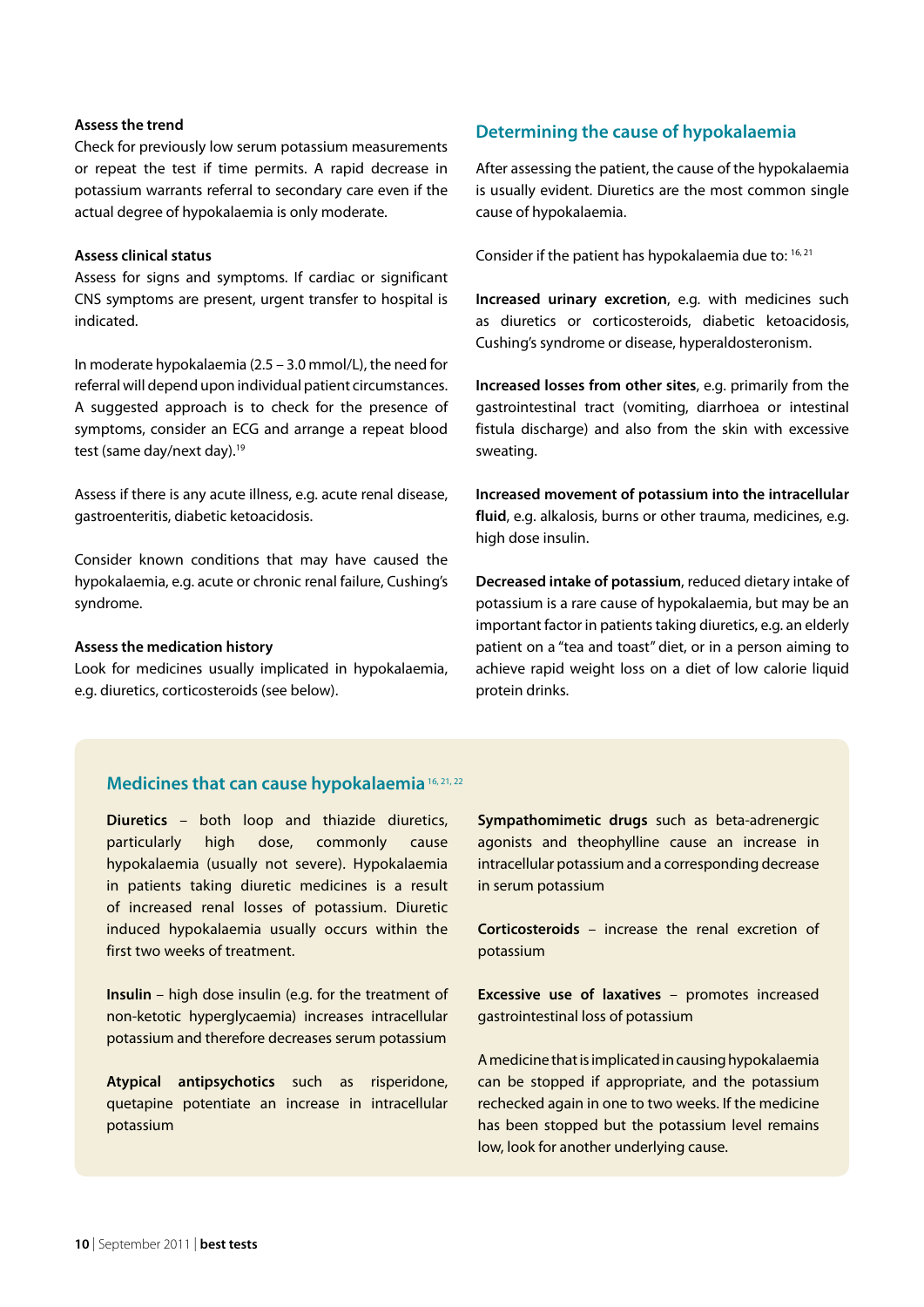#### **Additional laboratory tests may be useful if no obvious cause is found**

If no obvious cause for the hypokalaemia can be found, additional blood and urine tests may be useful. Discussion with a renal physician is recommended.

A 24 hour collection or random urine can be used to measure **urinary potassium** excretion, however, these tests are not usually ordered in general practice.<sup>23</sup>

**Serum magnesium** concentration could be checked as hypokalaemia is often accompanied (and made worse) by hypomagnesaemia, e.g. in hypokalaemia due to diuretic treatment or gastrointestinal losses 19, 22

**Serum bicarbonate** levels may help determine if an acidbase disorder is present, e.g. metabolic alkalosis.

## **High potassium levels – hyperkalaemia**

#### **Hyperkalaemia is defined as a serum potassium level > 5.3 mmol/L**

**Severe hyperkalaemia is defined as a serum potassium level ≥ 7.0 mmol/L or ≥ 5.4 mmol/L with any ECG changes or symptoms**

A raised serum potassium level is most commonly caused as an adverse effect of a medicine or secondary to a disease process. Hyperkalaemia is most commonly seen in hospitalised patients, $24$  therefore it is less likely that patients will present with hyperkalaemia in primary care.

#### **Signs and symptoms of hyperkalaemia**

Hyperkalaemia is often asymptomatic. When symptoms are present, they are usually non-specific such as nausea and vomiting or less frequently muscle pain and weakness, paresthesias or flaccid paralysis. Patients may also complain of palpitations and moderate to severe hyperkalaemia can result in cardiac disturbances and fatal arrhythmias.25

#### **Assessing a patient with hyperkalaemia**

#### **Assess the level of severity**

Urgent referral to secondary care is recommended for patients with serum potassium ≥ 7.0 mmol/L **or** potassium ≥ 5.5mmol/L with any ECG changes or symptoms.<sup>26</sup>

#### **Assess the trend**

Pseudohyperkalaemia (Page 12) is a common reason for an isolated raised potassium level. For any level of **potassium > 6.0 mmol/L**, especially if unexpected, contact the

laboratory to discuss potential reasons such as haemolysis that may explain the raised level.

Check for previously high serum potassium measurements or repeat the test if time permits. A rapid increase in potassium warrants referral to secondary care even if the actual degree of hyperkalaemia is only moderate. Conditions that are associated with a rapid rise in potassium (e.g. acute renal failure, rhabdomyolysis) and hypoxia of any cause are more strongly associated with the development of cardiac conduction disturbances. Patients with potassium levels rising over six to 12 hours by  $> 0.5$ mmol/L are considered high risk.<sup>26</sup>

#### **Assess clinical status**

Assess for signs and symptoms indicative of neuromuscular dysfunction, e.g. flaccid paralysis, paresthesias, or impaired cardiac function, e.g. palpitations, arrhythmias. If present, urgent transfer to hospital is indicated.

It is recommended that an ECG is performed for patients with serum potassium levels  $> 6.0$  mmol/L.<sup>19</sup>

Consider known conditions that may have caused the hyperkalaemia, e.g. acute or chronic renal failure (Page 12).

Ask about any excessive dietary intake of high-potassium containing foods, e.g. dried fruits, nuts, avocado, banana, bran cereal.

#### **Assess the medication history**

Look for medicines usually implicated in hyperkalaemia, e.g. ACE inhibitors, ARBs, spironolactone (Page 13).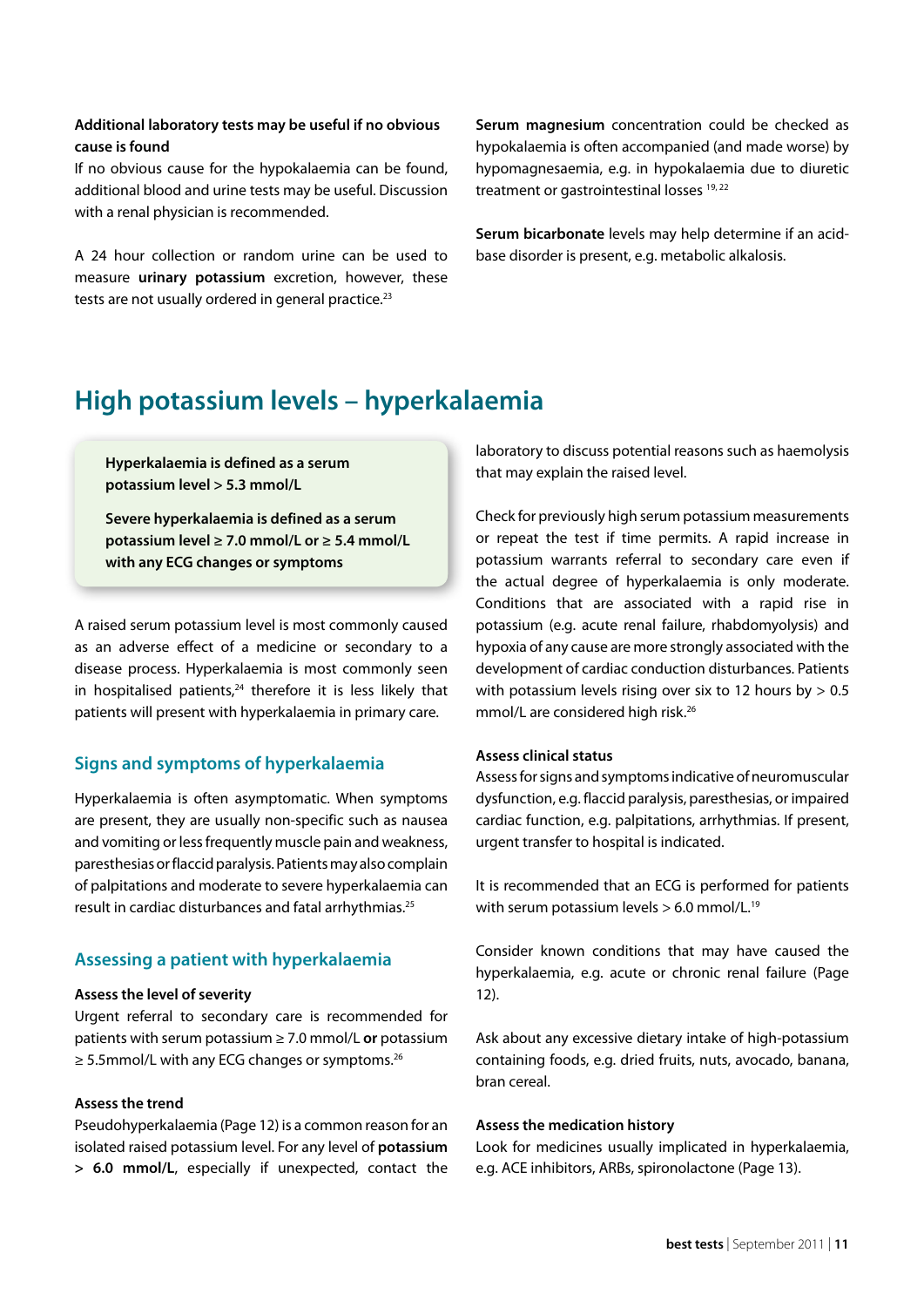#### **Determining the cause of hyperkalaemia**

If urgent referral is not required, the cause of the hyperkalaemia can be investigated in primary care.

The cause will often be multifactorial, however, most cases of hyperkalaemia are associated with medicines that inhibit the renin-angiotensin system or interfere with renal function, especially in the setting of pre-existing renal impairment.

Excessive dietary intake of potassium through food is an uncommon cause of hyperkalaemia, unless renal impairment is present, which would decrease excretion.<sup>24</sup>

Causes of hyperkalaemia include:24, 26

#### **Renal causes**

- Acute or chronic renal failure
- Mineralocorticoid deficiency (hypoaldosteronism states)
- Medicines that affect potassium excretion (amiloride, spironolactone)
- Medicines that inhibit the renin-angiotensin system (ACE inhibitors, ARBs, NSAIDs, heparin)

#### **Transcellular shift (intracellular to extracellular compartment)**

- Acidosis (including diabetic ketoacidosis)
- Medicines (digoxin poisoning, suxamethonium, beta-blockade)

#### **Increased circulating potassium**

- Exogenous (potassium supplementation)
- Endogenous (tumour lysis syndrome, rhabdomyolysis, trauma, burns)

A high potassium result can also be caused by sampling or analysis error, termed **pseudohyperkalaemia**. This can result from:

■ Prolonged tourniquet time or repeated fist clenching

#### **ECG changes with hyperkalaemia**

An ECG is recommended for patients with serum potassium levels > 6.0 mmol/L. ECG changes are not usually seen below this level in hyperkalaemia.<sup>19</sup>

ECG changes are not always seen, even if hyperkalaemia is severe. One study showed that only 46% of patients with potassium levels  $> 6.0$ mmol/L had ECG changes, and only 55% of patients

with potassium levels  $> 6.8$  mmol/L had changes consistent with hyperkalaemia.27

ECG changes that can be seen with hyperkalaemia include: progressive abnormalities including peaked T waves, flattening or absence of P waves, widening of QRS complexes and sine waves (which can indicate that arrest is imminent) (Figure 2).



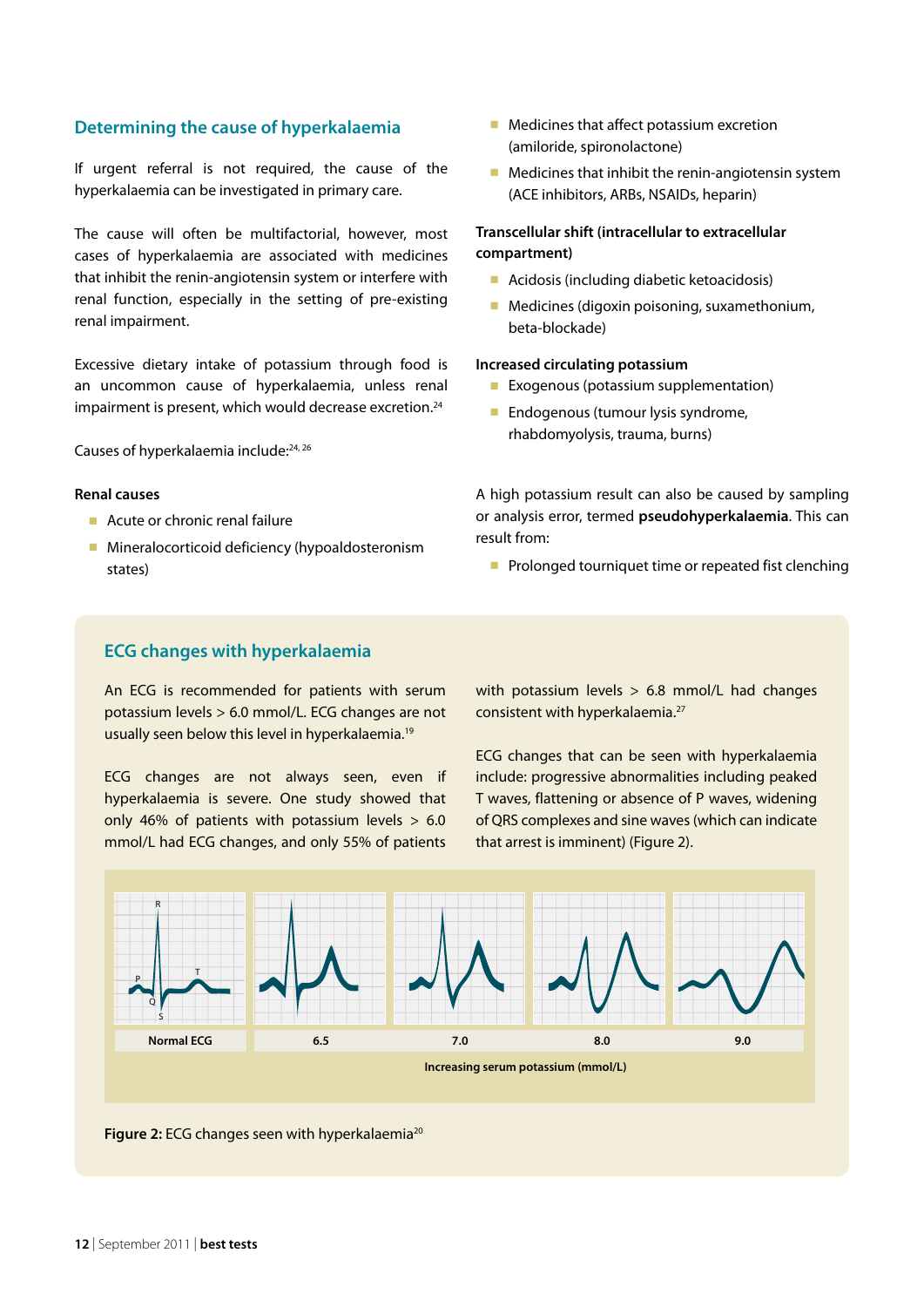- Test tube haemolysis
- Sample contamination with potassium EDTA (anticoagulant)
- Delayed analysis (prolonged storage of blood)
- Marked leucocytosis and thrombocytosis (measure plasma not serum concentration in these disease states)
- Sample taken from a vein infused with IV fluids containing potassium (hospital setting)

#### **Medicine induced hyperkalaemia**

Medicines are thought to contribute to the development of hyperkalaemia in the majority of cases. In one study of 242 patients admitted to secondary care with hyperkalaemia, 63% were taking medicines that affect potassium balance.<sup>27</sup>

Many cases of hyperkalaemia are related to patients with pre-existing or new renal failure who are prescribed ACE inhibitors or ARBs in conjunction with spironolactone. These medicines increase the risk of hyperkalaemia in patients with impaired renal function because they impair aldosterone secretion and reduce renal perfusion (and therefore the glomerular filtration rate decreases), both of which decrease excretion of potassium by the kidneys. Approximately 10% of patients develop hyperkalaemia within one year of starting treatment with ACE inhibitors or ARBs.27, 28

Other cases of hyperkalaemia are related to potassium supplementation and prescription of diuretics or other medicines with potassium-sparing properties.26 NSAIDs inhibit renin secretion (leading to hypoaldosteronism and reduced potassium excretion) and can impair renal function, therefore they should be prescribed with extreme caution in people with diabetes or renal insufficiency, particularly if they are concurrently using ACE inhibitors or ARBs.29

When prescribing medicines that may cause hyperkalaemia (Table 2) for at risk patients, start with low doses and monitor more closely. If hyperkalaemia occurs, consider the medicine as the cause and stop treatment if possible and retest potassium levels.

**Table 2:** Medicines that can cause hyperkalaemia (adpated from Nyirenda, 2009)<sup>24</sup>

#### **Medicines that inhibit activity of epithelial sodium channel**

- Potassium sparing diuretics, e.g. amiloride
- Trimethoprim

#### **Medicines that alter transmembrane potassium movement**

- β blockers
- Digoxin
- Hyperosmolar solutions, e.g. mannitol, glucose

#### **Potassium containing medicines**

- Potassium supplements
- Salt substitutes
- Herbal medicines, e.g. alfalfa, dandelion, horsetail, milkweed, and nettle
- Stored red blood cells (haemolysis releases potassium)

#### **Medicines that reduce aldosterone secretion**

- ACE inhibitors
- Angiotensin II receptor blockers (ARBs)
- NSAID<sub>s</sub>
- Heparin
- Antifungals, e.g. ketoconazole, fluconazole, itraconazole
- Cyclosporin
- Tacrolimus

#### **Medicines that block aldosterone binding to mineralocorticoid receptor**

- Spironolactone
- Drospirenone